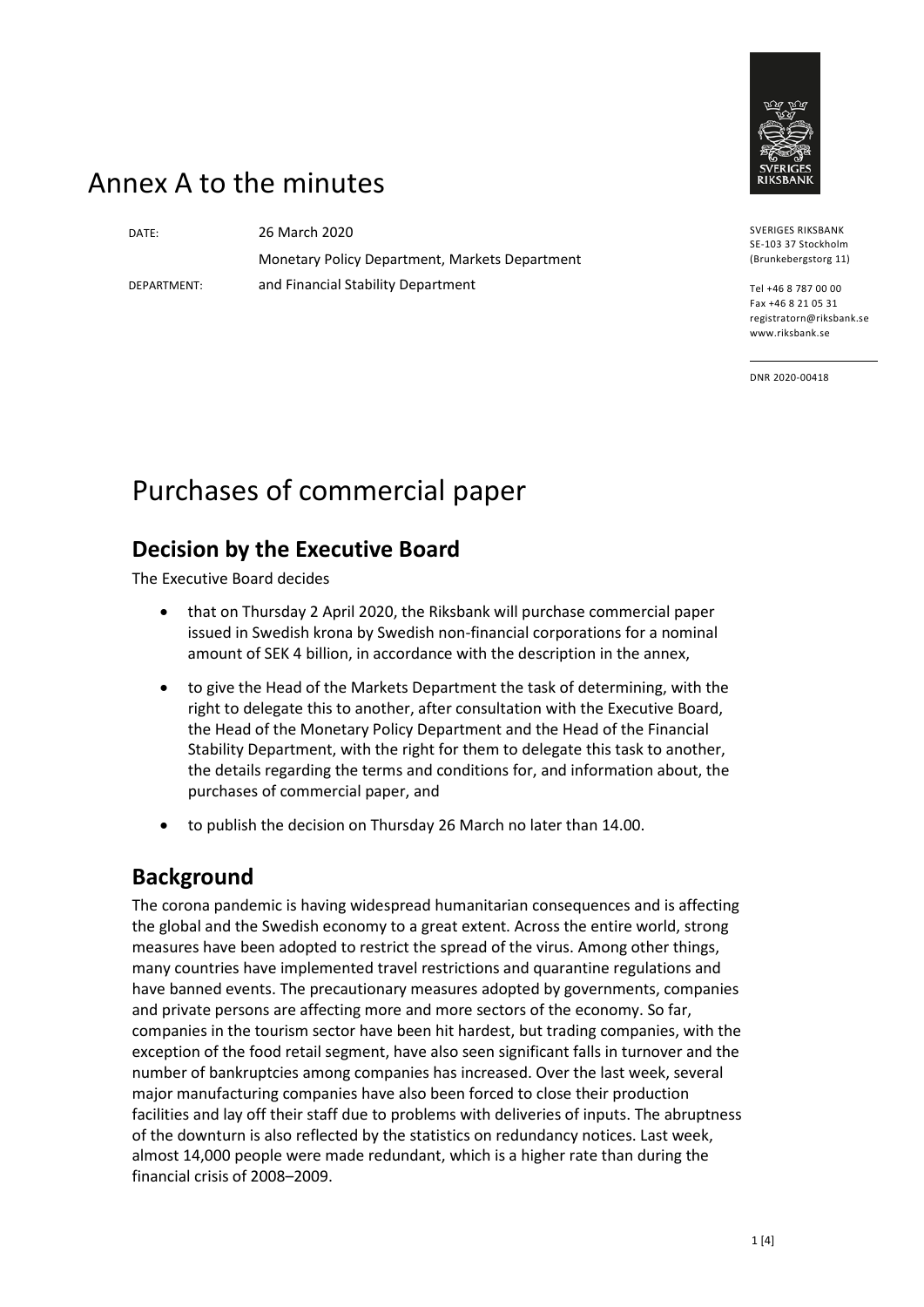

There are now clear signs of liquidity problems on the financial markets, both in Sweden and abroad. Several companies report that they are having difficulties in refinancing their loans and several larger manufacturing companies are also worried that their smaller subcontractors and customers will have problems with their funding. The continued turbulence on the financial markets means that the credit supply in the Swedish economy may deteriorate further. This would risk further aggravating the already serious downturn in the economy, with prolonged negative consequences for output and employment in Sweden. It would also make it more difficult for the Riksbank to achieve its price stability target.

#### **Considerations**

To support credit supply broadly in the Swedish economy, the Executive Board decided on 12 March 2020 to implement a programme for corporate loans in Swedish kronor, where banks that are monetary policy counterparties to the Riksbank can borrow, in total, up to SEK 500 billion from the Riksbank for onward lending to Swedish nonfinancial companies. This programme, which aims to secure a functioning supply of credit to Swedish non-financial companies, was initiated on 20 March 2020, with a first auction of SEK 100 billion. On 23 March 2020, the Executive Board decided that four further auctions for a total amount of SEK 400 billion are to be held between 27 March and 17 April 2020.

In addition, with the aim of keeping monetary policy expansionary and providing support to the economy, the Riksbank decided on 16 March 2020 to implement purchases of bonds in the period March–December 2020 to a total nominal amount of up to SEK 300 billion. This decision covers purchases of government bonds, bonds issued by Swedish municipalities and Kommuninvest i Sverige AB and covered bonds issued by Swedish institutions. On 19 March 2020, the Executive Board decided that during the same period, within the programme for bond purchases, the Riksbank shall also purchase bonds and commercial paper issued by Swedish non-financial corporations. The extended purchases of government bonds were initiated on 18 March 2020, and the purchases of covered bonds were initiated on 25 March 2020.

In light of the worsening problems in the corporate sector connected to the corona pandemic, and also in light of the current risk assessment of the measure (see below), it is now appropriate to initiate purchases of commercial paper. It is therefore appropriate for the Riksbank, on Thursday 2 April 2020, to purchase commercial paper issued in Swedish kronor by Swedish non-financial corporations in a nominal amount of up to SEK 4 billion. By buying commercial paper, the Riksbank is helping to improve market functionality and thus improve credit supply to companies and the impact of monetary policy on the economy.

In accordance with the decision of the Executive Board of 19 March 2020, the purchases will be included in the previously decided programme for bond purchases in an amount of up to SEK 300 billion.

So that this measure will be able to provide rapid support to the economy and alleviate the most acute problems for Swedish companies needing to refinance loans maturing over the coming months, the purchases of commercial paper will be focused on short maturities. The purchases will therefore cover securities issued as commercial paper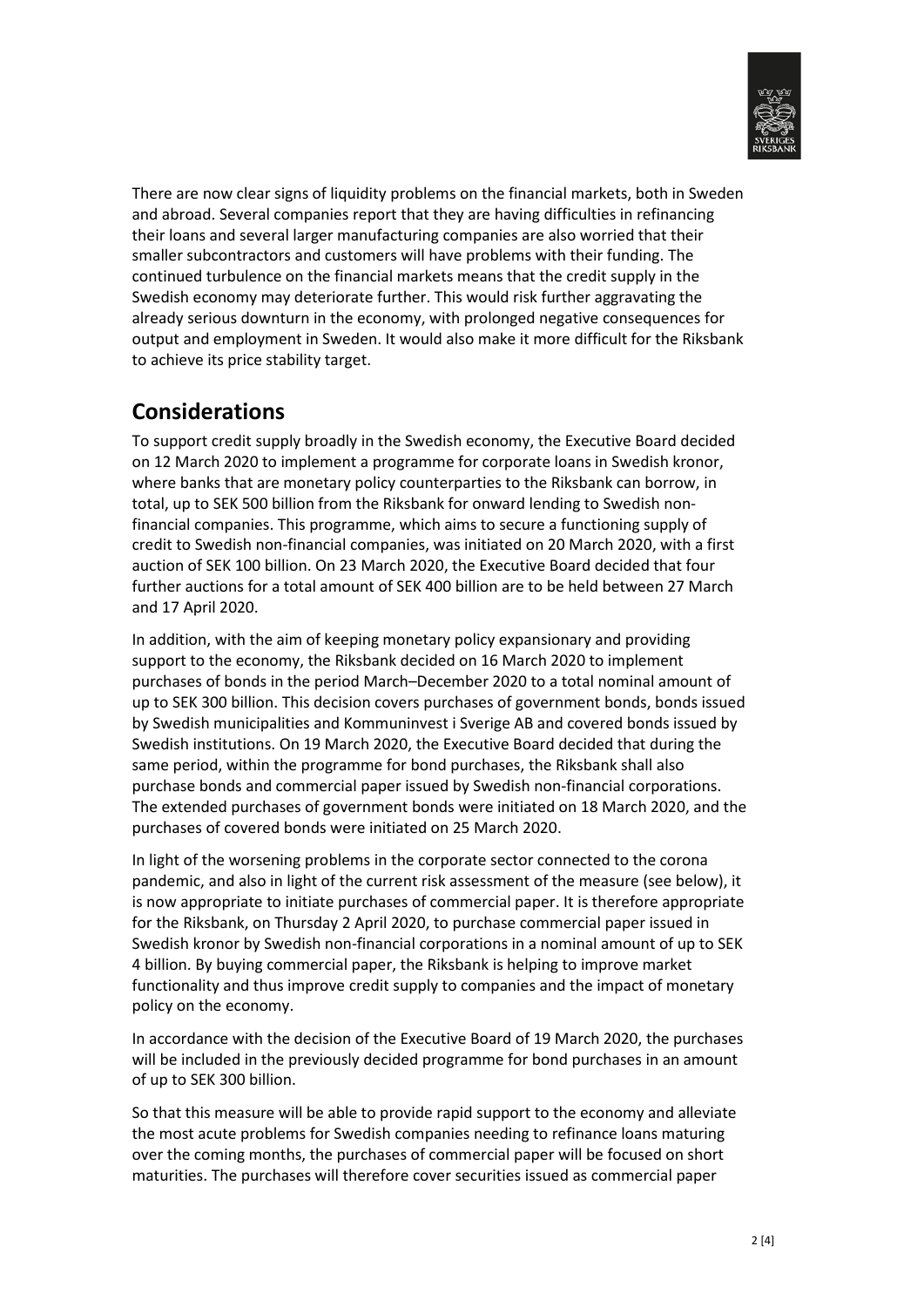

with remaining maturities of up to three months at date of auction. Only commercial paper issued by companies with credit ratings of BBB– or higher will be included in the purchases of 2 April 2020. At the dates of auction, the Riksbank determines price and volume.

The purchases of commercial paper shall be made on the secondary market. Furthermore, they will be made through a bid procedure in which the Riksbank's monetary policy counterparties will be given the possibility to participate with bids in which each respective counterparty specifies the issuer's credit rating for the commercial paper the counterparty wishes to sell and in which volume. In this way, the distribution of the Riksbank's transactions will be transparent to the market. Moreover, the bid procedure is an appropriate way of achieving an efficient implementation of the current monetary policy measure, taking into account the prevailing market conditions. Considering the requirements imposed by the Riksbank's remit, the purchases may consider sustainability when selecting commercial papers.

It is the responsibility of the Head of the Markets Department, with the right to delegate to another person, to determine the precise details regarding the terms for, and information on, the purchases of commercial paper. The decision will be taken after consultation with the Head of the Monetary Policy Department and the Head of the Financial Stability Department, with the right for them to delegate to other persons.

The Riksbank's measures normally have several different, and partly uncertain, consequences for the economy and the Riksbank's own finances. The benefits of the respective measures therefore have to be weighed against their potential drawbacks and risks. The Riksbank deems that there exists high awareness of the risks and an effective approach to risk management in operations. The increased risk level is therefore manageable for the Riksbank.

The purchases are justified in terms of monetary policy as described above, pursuant to Chapter 6, Article 5 of the Sveriges Riksbank Act (1988:1385).

Economic developments and the situation on financial markets, in both Sweden and other countries, are now deteriorating very rapidly. Given this, the Riksbank is prepared to take further measures and to supply liquidity as needed, even between ordinary monetary policy meetings. All the Riksbank's tools can be put to use. How the tools will be used depends on future developments.